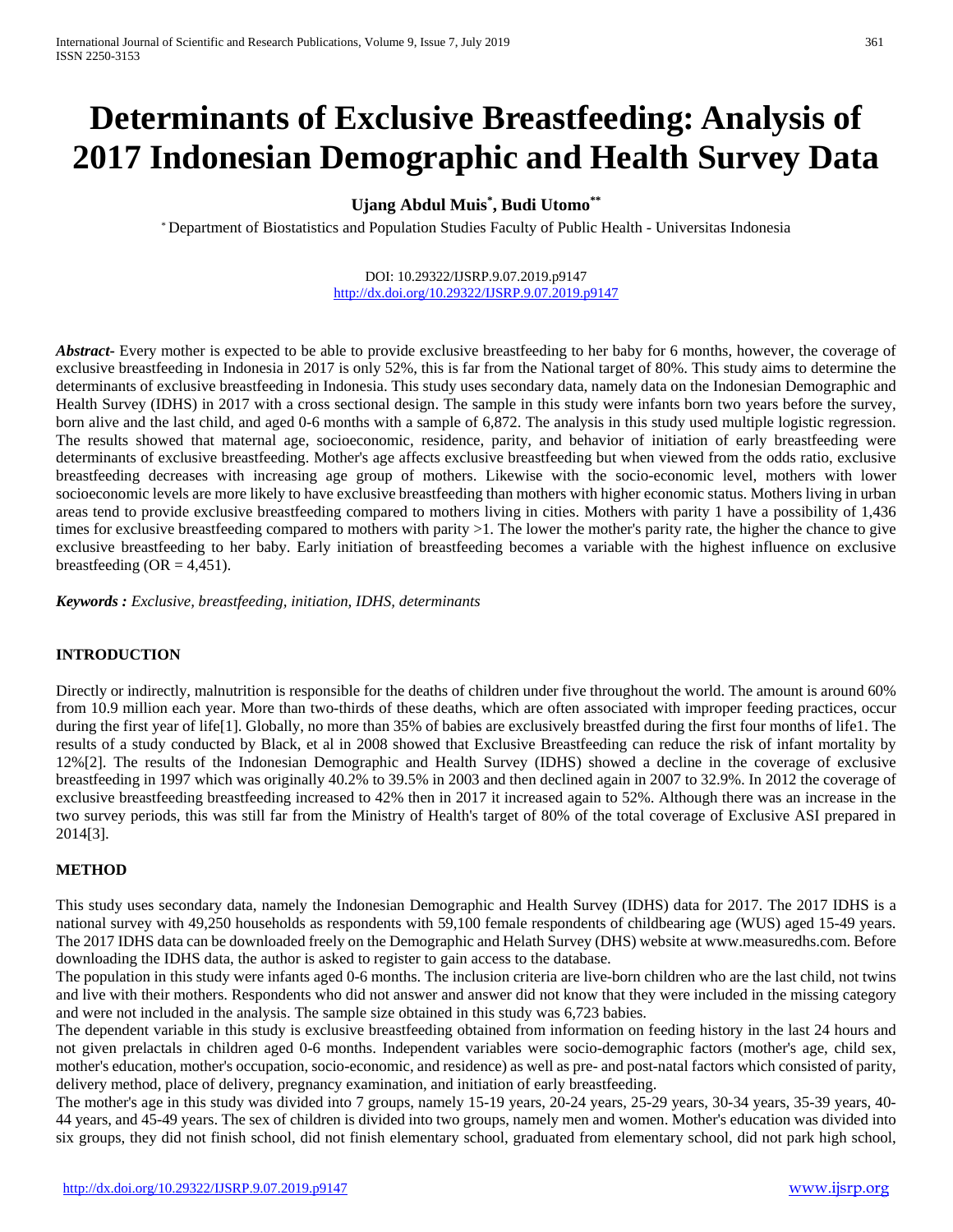International Journal of Scientific and Research Publications, Volume 9, Issue 7, July 2019 362 ISSN 2250-3153

graduated from high school, and had a college. Mother's work is divided into two groups: work and not work. Socio-economic is divided into five groups, namely Terbawah, middle to lower, middle, middle to upper, and top. Whereas the residence is divided into two groups, namely rural and urban areas.

The parity in this study is the number of children practiced by the mother, in this study, parity was made into four groups, namely 1, 2, 3, and more than 3. The method of delivery is the method of giving birth, divided into two groups, namely normal delivery and caesarean delivery. The place of delivery category was divided into two groups, the first was the First Level Health Facility (FLHF) while the second was the Advanced Health Facility (AHF). Prenatal care is divided into three groups, first according to K4 if the prenatal check is done at least 4 times (K4 in the first trimester at least 1 time, trimester II at least 1 time, and trimester III at least 2 times), the second is not appropriate K4 if the examination is not appropriate with K4 requirements, and the last does not carry out a pregnancy checkup. Last Initiation of Early Breastfeeding (EBF), said EBF if the child is given ASI immediately, no more than one hour after birth.

All the above variables were analyzed using STATA version 14. The analysis carried out was Bivariate analysis using logistic regression with a significance of 5% and 95% confidence interval (C95% CI), so that the determinants of exclusive breastfeeding could be obtained.

# **RESULT AND FINDINGS**

Bivariate analysis on socio-demographic factors showed that maternal age, maternal education, family socio-economic, and residence had a relationship  $\leq 0.05$  to exclusive breastfeeding (table 1). In table 2, it can be seen that the pre / post-natal factors that have a relationship include parity, type of labor, place of birth, socio-economic, and residence.

Table 1. Bivariate analysis of the relationship between socio-demographic factors for exclusive breastfeeding in 0-6 months infants in Indonesia, IDHS 2017

| <b>Variable</b>                   | <b>Exclusive Breastfeeding</b> |               |       |               |                   |                 |         |
|-----------------------------------|--------------------------------|---------------|-------|---------------|-------------------|-----------------|---------|
|                                   | No                             | $\frac{0}{0}$ | Yes   | $\frac{0}{0}$ | <b>Odds Ratio</b> | 95% CI          | p-value |
| Mother's Age:                     |                                |               |       |               |                   |                 |         |
| 15 - 19 years                     | 100                            | 34,72         | 188   | 65,28         | Reference         |                 |         |
| 20 - 24 years                     | 567                            | 44,16         | 717   | 55,84         | 0,681             | 0.475-0,977     | 0.037   |
| 25 - 29 years                     | 758                            | 42,39         | 1.030 | 57,61         | 0,745             | $0.520 - 1,067$ | 0.109   |
| 30 - 34 years                     | 744                            | 43,48         | 967   | 56,52         | 0,736             | $0.515 - 1,051$ | 0.092   |
| 35 - 39 years                     | 505                            | 43,13         | 666   | 56,87         | 0,747             | 0.519-1,075     | 0.117   |
| 40 - 44 years                     | 199                            | 47,38         | 221   | 52,62         | 0,725             | 0.480-1,097     | 0.129   |
| 45 - 49 years                     | 29                             | 47,54         | 32    | 52,46         | 0,924             | 0.466-1,832     | 0.822   |
| Ex of child:                      |                                |               |       |               |                   |                 |         |
| Male                              | 1.485                          | 43,27         | 1.947 | 56,73         | Reference         |                 |         |
| Female                            | 1.417                          | 43,06         | 1.874 | 56,94         | 1,003             | 0,889-1,131     | 0,959   |
| Mother's Educatione:              |                                |               |       |               |                   |                 |         |
| Not school                        | 22                             | 28,95         | 54    | 71,05         | Reference         |                 |         |
| Not Finished Elementery School    | 155                            | 39,04         | 242   | 60,96         | 0,485             | 0,243-0,966     | 0,040   |
| <b>Finished Elementery School</b> | 472                            | 42,07         | 650   | 57,93         | 0,524             | $0,271-1,013$   | 0,055   |
| Not Finished Junior High School   | 736                            | 41,49         | 1.038 | 58,51         | 0,554             | 0,288-1,067     | 0,078   |
| Finished Senior High School       | 919                            | 45,27         | 1.111 | 54,73         | 0,430             | 0,223-0,829     | 0,012   |
| College                           | 598                            | 45,17         | 726   | 54,83         | 0,468             | 0,241-0,909     | 0,025   |
| Job status :                      |                                |               |       |               |                   |                 |         |
| Work                              | 1.654                          | 42,57         | 2.231 | 57,43         | Reference         |                 |         |
| Ot work                           | 1,248                          | 43,97         | 1.590 | 56,03         | 0,938             | 0,828-1,063     | 0,318   |
| Socio-economy:                    |                                |               |       |               |                   |                 |         |
| Poor                              | 694                            | 39,14         | 1.079 | 60,86         | Reference         |                 |         |
| Middle to low                     | 598                            | 44,49         | 746   | 55,51         | 0,858             | 0,715-1,029     | 0,100   |
| Middle                            | 567                            | 45,36         | 683   | 54,64         | 0,783             | 0,643-0,955     | 0,016   |
| Middle to high                    | 540                            | 44,93         | 662   | 55,07         | 0,827             | 0,683-1,002     | 0,503   |
| Rich                              | 503                            | 43,59         | 651   | 56,41         | 0,902             | 0,736-1,105     | 0,320   |
| Residence:                        |                                |               |       |               |                   |                 |         |
| Rural                             | 1.479                          | 43,73         | 1.903 | 56,27         | Reference         |                 |         |
| Urban                             | 1.423                          | 42,59         | 1.918 | 57,41         | 1,13              | 0,991-1,296     | 0,067   |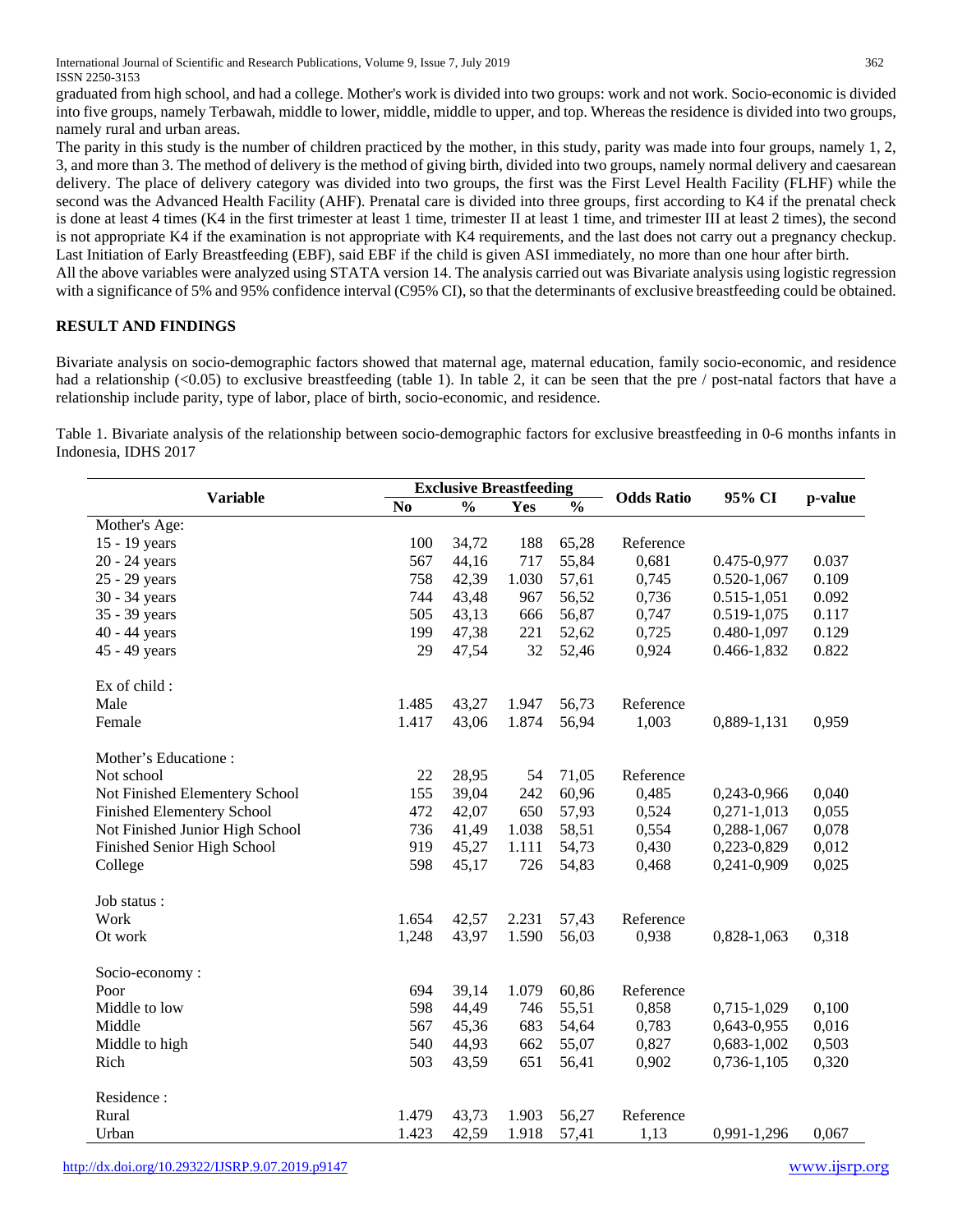Table 2. Bivariate analysis of the relationship of pre / post-natal factors to exclusive breastfeeding in children 0-6 months in Indonesia, IDHS 2017

| <b>Variable</b>                         |                | <b>Exclusive Breastfeeding</b> |       |       |           |               |         |
|-----------------------------------------|----------------|--------------------------------|-------|-------|-----------|---------------|---------|
|                                         | N <sub>0</sub> | $\frac{6}{9}$                  | Yes   | $\%$  | Ratio     | 95% CI        | p-value |
| Parity:                                 |                |                                |       |       |           |               |         |
| $\mathbf{I}$                            | 1.024          | 47,06                          | 1.152 | 52,94 | Reference |               |         |
| 2                                       | 906            | 40,48                          | 1.332 | 59,52 | 1,389     | 1,200-1,607   | 0,001   |
| 3                                       | 544            | 41,75                          | 759   | 58,52 | 1,351     | 1,142-1,600   | 0,001   |
| >3                                      | 428            | 42,54                          | 578   | 57,46 | 1,178     | $0,961-1,445$ | 0,114   |
| Ype of Delivery:                        |                |                                |       |       |           |               |         |
| Normal                                  | 2.228          | 40,41                          | 3.286 | 59,59 | Reference |               |         |
| Caesar                                  | 674            | 55,75                          | 535   | 44,25 | 0,587     | 0,500-0,690   | 0,001   |
| Place of Delivery:                      |                |                                |       |       |           |               |         |
| First Level Health Facilities (FLHF)    | 1.033          | 39,34                          | 1.593 | 60,66 | Reference |               |         |
| <b>Advanced Health Facilities (AHF)</b> | 1.133          | 48,07                          | 1.224 | 51,93 | 0,700     | 0,606-0,809   | 0,001   |
| Antenatal Care:                         |                |                                |       |       |           |               |         |
| According to K4                         | 2.585          | 43,39                          | 3.373 | 56,61 | Reference |               |         |
| Not according to K4                     | 235            | 44,09                          | 298   | 55,91 | 0,898     | 0,710-1,136   | 0,371   |
| No Antenatal Care                       | 82             | 35,34                          | 150   | 64,66 | 1,446     | 0,993-2,106   | 0,993   |
| Initiation of early breastfeeding:      |                |                                |       |       |           |               |         |
| N <sub>o</sub>                          | 1.557          | 66,14                          | 797   | 33,86 | Reference |               |         |
| Yes                                     | 1.345          | 30,79                          | 3.024 | 69,21 | 4,702     | 4,109-5,380   | 0,001   |

In the multivariate analysis process, all variables analyzed at bivariate were selected provided that the variables with p-value <0.25 will be included in multivariate analysis. The variables included in multivariate candidates are maternal age, maternal education, family socioeconomic status, place of residence, parity, type of delivery, place of birth, and IMD. The results of multiple logistic regression analysis indicate that the variables that influence exclusive breastfeeding are maternal age, socioeconomic, residence, and IMD Table 3). The results of the analysis showed that mothers with age groups under 45 years affected exclusive breastfeeding compared to the age group 45 years and over ( $OR = 0.571$ ). Mothers with lower socio-economic groups are more likely to have exclusive breastfeeding compared to other economic groups (OR = reference). Mothers who live in urban areas may have 1,237 times for exclusive breastfeeding compared to mothers living in rural areas ( $OR = 1,237$ ). Mothers with parity 1 had a possibility of 1,436 times for exclusive breastfeeding compared to mothers with parity  $\geq 1$  (OR = 1,436). This means that the lower the parity, the higher the chance of exclusive breastfeeding. Finally, mothers who initiate early breastfeeding in their babies have a possible 4,451 times for exclusive breastfeeding compared to mothers who did not initiate early breastfeeding  $(OR = 4,451)$ .

Table 3. Multivariate analysis of determinants of exclusive breastfeeding in children 0-6 months in Indonesia, IDHS 2017.

| <b>Variabel</b> | <b>Odds Ratio</b> | 95% CI          | p-value |  |
|-----------------|-------------------|-----------------|---------|--|
| Mother's Age:   |                   |                 |         |  |
| 15 - 19 years   | Reference         |                 |         |  |
| $20 - 24$ years | 0.571             | 0.388-0.841     | 0,005   |  |
| 25 - 29 years   | 0,532             | 0,356-0,794     | 0,002   |  |
| $30 - 34$ years | 0.470             | 0,312-0,710     | 0,001   |  |
| 35 - 39 years   | 0,449             | $0.290 - 0.695$ | 0,001   |  |
| $40 - 44$ years | 0,476             | 0,289-0,783     | 0,004   |  |
| 45 - 49 years   | 0,532             | $0,243-1,162$   | 0,114   |  |
| Socio-economy:  |                   |                 |         |  |
| Poor            | Reference         |                 |         |  |
| Middle to low   | 0,780             | 0.634-0.961     | 0,020   |  |
| Middle          | 0,722             | 0,573-0,910     | 0,006   |  |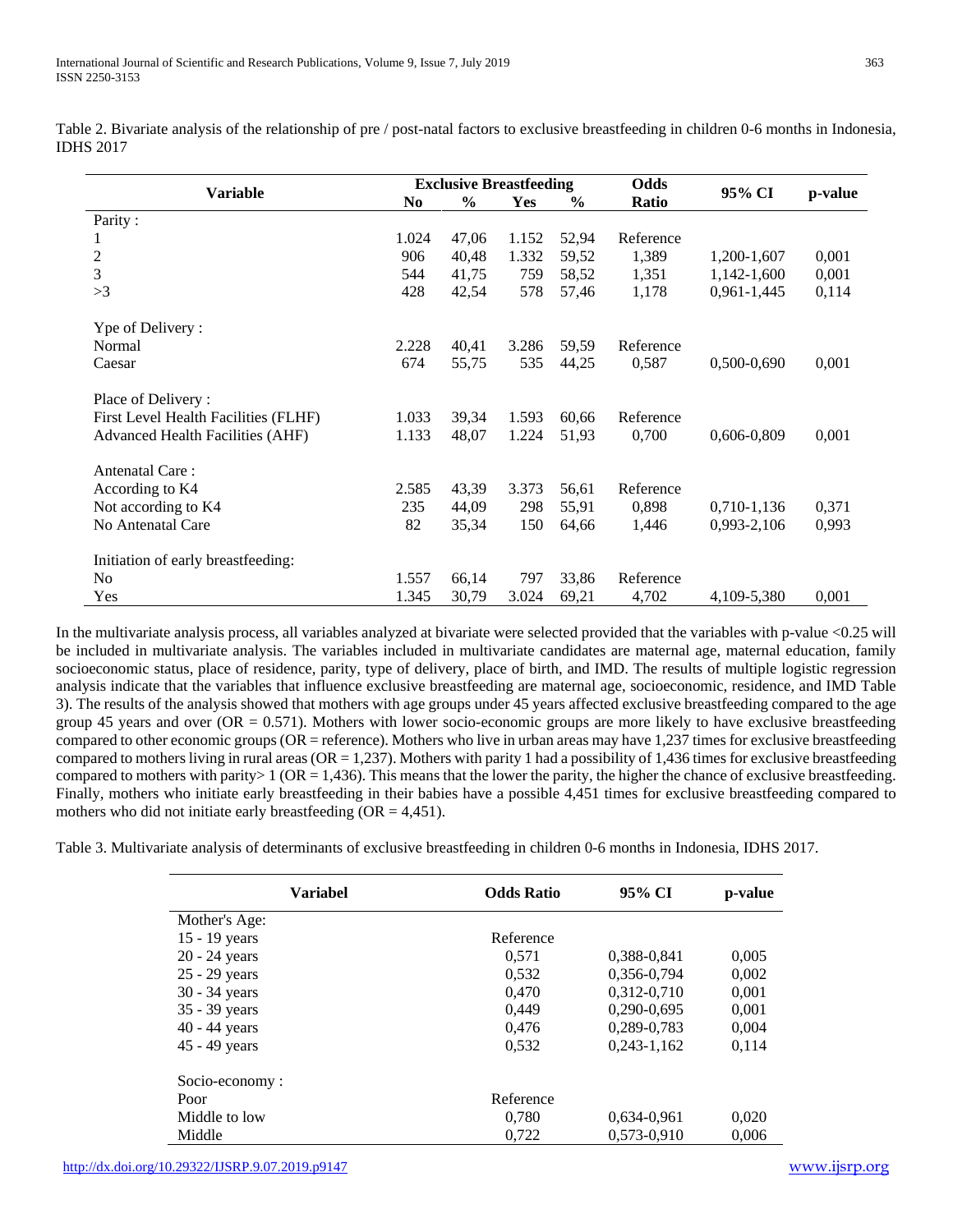International Journal of Scientific and Research Publications, Volume 9, Issue 7, July 2019 364 ISSN 2250-3153

| Middle to high                     | 0,795              | $0,626-1,010$ | 0,061   |
|------------------------------------|--------------------|---------------|---------|
| <b>Variabel</b>                    | <b>Odds Ratio</b>  | 95% CI        | p-value |
| Rich                               | 0,846              | $0,649-1,104$ | 0,220   |
| Residence:<br>Rural<br>Urban       | Reference<br>1,237 | 1,055-1,452   | 0,009   |
| Parity:                            |                    |               |         |
|                                    | Reference          |               |         |
| 2                                  | 1,436              | 1,193-1,730   | 0,001   |
| 3                                  | 1,395              | 1,104-1,763   | 0,005   |
| >3                                 | 1,251              | 0,945-1,654   | 0,116   |
| Initiation of early breastfeeding: |                    |               |         |
| N <sub>0</sub>                     | Reference          |               |         |
| Yes                                | 4.451              | 3.873-5.115   | 0.001   |

#### **DISCUSSION**

Mothers with age groups 44 years and under affected exclusive breastfeeding activities compared to the age group 45 years and over  $(OR = 0.571)$ . This is in line with the research conducted by [4] where all age groups of mothers are related to exclusive breastfeeding. This is due to the fact that mothers gain experience in the management of children as they age. Mothers with lower socio-economic groups are more likely to have exclusive breastfeeding compared to other economic groups (OR = reference). This is in line with the research conducted by [5] where socioeconomic status influences exclusive breastfeeding. Mothers who live in cities are more likely to give exclusive breastfeeding compared to mothers who live in rural areas. This is contrary to the research conducted by [6] and [7] where there is no difference between the location of residence and both in rural and urban areas. The lower the parity number, the higher the chance to eat. This research was conducted by [8]. Parity levels have determined much attention in maternal and child health. This is said because there is a tendency for high-health maternal health to be better than for low-density mothers [9]. Early breastfeeding initiatives have a significant influence on exclusive breastfeeding, this is in line with the research conducted by [10].

#### **CONCLUSIONS**

Mother's age, socio-economic, place of residence, parity, and initiation of accepting early is a determining factor for exclusive breastfeeding. The age of the mother who supports exclusive breastfeeding when viewed from the odds ratio, exclusive breastfeeding is increasing according to the increase in the group of older mothers. Likewise with the socio-economic level, mothers with lower socioeconomic levels are more likely to free exclusively mothers with higher economic status. Mothers living in urban areas must provide mothers who live in cities. The lower the mother's parity rate, the higher the chance to give exclusive breastfeeding to her baby. Early initiation of hunting becomes the variable with the highest ratio of exclusive breastfeeding.

#### **SUGGESTION**

The need for special efforts so that mothers can increase knowledge about the initiation of early breastfeeding so that the practice of early breastfeeding is expected to increase the rate of exclusive breastfeeding.

# **REFERENCES**

- [1] World Health Organization, "Global strategy for infant and young child feeding," *Geneva, World Heal. Organ.*, pp. 1–30, 2003.
- [2] R. E. Black *et al.*, "Maternal and child undernutrition: global and regional exposures and health consequences," *Lancet*, vol. 371, no. 9608, pp. 243–260, 2008.
- [3] Kemenkes RI, "Keputusan Menteri Kesehatan Republik Indonesia Nomor: 32/Menkes/SK/1/2013 Rencana Strategis Kementerian Kesehatan ahun 2010-2014," 2014.
- [4] B. Y. A. Asare, J. V. Preko, D. Baafi, and B. Dwumfour-Asare, "Breastfeeding practices and determinants of exclusive breastfeeding in a cross-sectional study at a child welfare clinic in Tema Manhean, Ghana," *Int. Breastfeed. J.*, vol. 13, no. 1, pp. 1–9, 2018.
- [5] T. Alemayehu, J. Haidar, and D. Habte, "Determinants of exclusive breastfeeding practices in Ethiopia," *Tex. Med.*, vol. 75, pp. 60–5, 2009.
- <http://dx.doi.org/10.29322/IJSRP.9.07.2019.p9147> [www.ijsrp.org](http://ijsrp.org/) [6] Hermina and N. Sfriyansyah, "Hubungan praktik pemberian ASI eksklusif dengan karakteristik sosial, demografi dan faktor